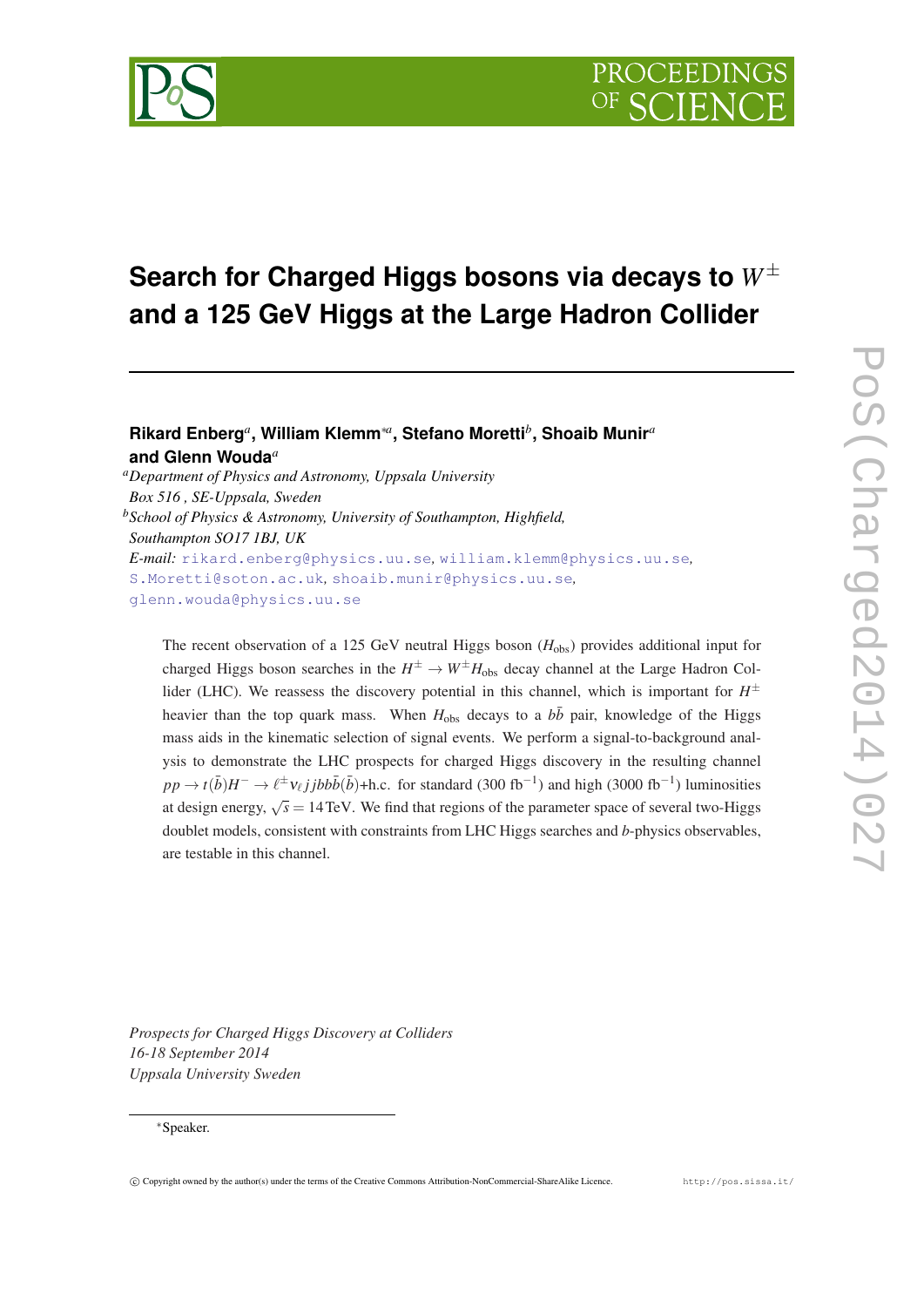#### 1. Introduction

The observation of a Higgs boson  $(H_{obs})$  [\[1\]](#page-5-0) at the Large Hadron Collider (LHC) may be just the first glimpse into the rich phenomenology of a larger Higgs sector. Indeed, many models require additional Higgs states, including charged Higgs bosons (*H* <sup>±</sup>), the observation of which would be a clear sign of physics beyond the standard model (SM). Experimental searches for *H* ± have largely focused on decays to *tb* or τν, which dominate much of the parameter space of many models. However, when kinematically allowed, the decay  $H^{\pm} \to W^{\pm} H_{\text{obs}}$  can become significant for many parameter configurations. Earlier studies [\[2\]](#page-5-0) demonstrated the potential of this channel, and the newfound knowledge of the Higgs mass,  $m_{H_{\text{obs}}} \approx 125 \,\text{GeV}$ , provides an additional input for the analysis and a constraint on extensions of the Higgs sector (see also [\[3\]](#page-5-0) for a recent discussion). Here we describe a collider analysis for the  $H^{\pm} \to W^{\pm} H_{\rm obs}$  channel and determine its sensitivity at the LHC, which we compare to the possible signal strengths of several two Higgs doublet models (2HDMs) compatible with current experimental observations.

#### 2. Collider Analysis

The main production channel at the LHC for a charged Higgs above the top mass is typically  $pp \rightarrow t(b)H^{\pm}$ ,<sup>1</sup> which is possible through the coupling of the charged Higgs to third generation quarks. Focusing then on  $H^{\pm} \to H_{\text{obs}}W^{\pm}$  decays, we consider the subsequent decay  $H_{\text{obs}} \to b\bar{b}$ , as both *b*-quarks are observable, allowing us to directly reconstruct the observed 125GeVstate, and because SM-like Higgs bosons in this mass range decay dominantly in this channel.<sup>2</sup> The process we then wish to search for is  $pp \to (b)tH^{\pm} \to (b)bW^{\mp}W^{\pm}H_{\text{obs}} \to (b)bbbjj\ell v_{\ell}$ , where one of the *W*-bosons (from either  $H^{\pm}$  or top decay) decays leptonically and the other hadronically. The presence of a single lepton allows us to avoid multi-jet backgrounds, while requiring one hadronic *W* avoids additional unseen neutrinos, making the event reconstruction more straightforward. The main background for this process is  $t\bar{t}b(\bar{b})$ , where either an additional *b*-tagged jet combines with a *b*-jet from a top decay or an additional  $b\bar{b}$  pair mimics an  $H_{obs} \rightarrow b\bar{b}$  decay.

To get a measure of the sensitivity that could be obtained at the 14TeV LHC, we generate the  $t(b)H^{\pm}$  signal using Pythia 6.4.28 [\[4\]](#page-5-0) with the MATCHIG [[5](#page-5-0)] add-on to avoid double counting among  $bg \rightarrow tH^{\pm}$  and  $gg \rightarrow tbH^{\pm}$  processes, and all  $t(b)WX, X \rightarrow b\bar{b}$  backgrounds with Mad-Graph5 [\[6\]](#page-5-0). Both signal and background undergo parton showering and hadronization using Pythia 8 [[7](#page-5-0)] and are further processed with the DELPHES 3 [\[8\]](#page-5-0) detector simulation using experimental parameters based on the ATLAS experiment with modified *b*-tagging efficiencies.<sup>3</sup>To reconstruct our signal events and reduce background, we use the following procedure, inspired by previous studies [\[2](#page-5-0)], with an additional top veto:

<sup>&</sup>lt;sup>1</sup>This should be interpreted as  $pp \to t(\bar{b})H^- + pp \to \bar{t}(b)H^+$ . Throughout this text, we will not distinguish fermions and anti-fermions when their identity is unspecified and/or can be inferred.

<sup>&</sup>lt;sup>2</sup>In principle, other decay channels could also be competitive. It has been suggested that, especially in analyses dominated by systematic errors, the  $H_{\rm obs} \to \tau^+\tau^-$  channel could be useful despite additional missing energy from  $\tau$ decays and a reduced branching ratio, largely as a result of lower backgrounds [\[3\]](#page-5-0).

<sup>&</sup>lt;sup>3</sup>The *b*-tagging efficiency chosen is  $\varepsilon_{\eta}$  tanh(0.03 $p_T$  − 0.4), with  $\varepsilon_{\eta}$  = 0.7 for central (| $\eta$ | ≤ 1.2) and  $\varepsilon_{\eta}$  = 0.6 for forward  $(1.2 \le |\eta| \le 2.5)$  jets, and the transverse momentum,  $p_T$ , in GeV. This is a conservative choice compared with high-luminosity projections.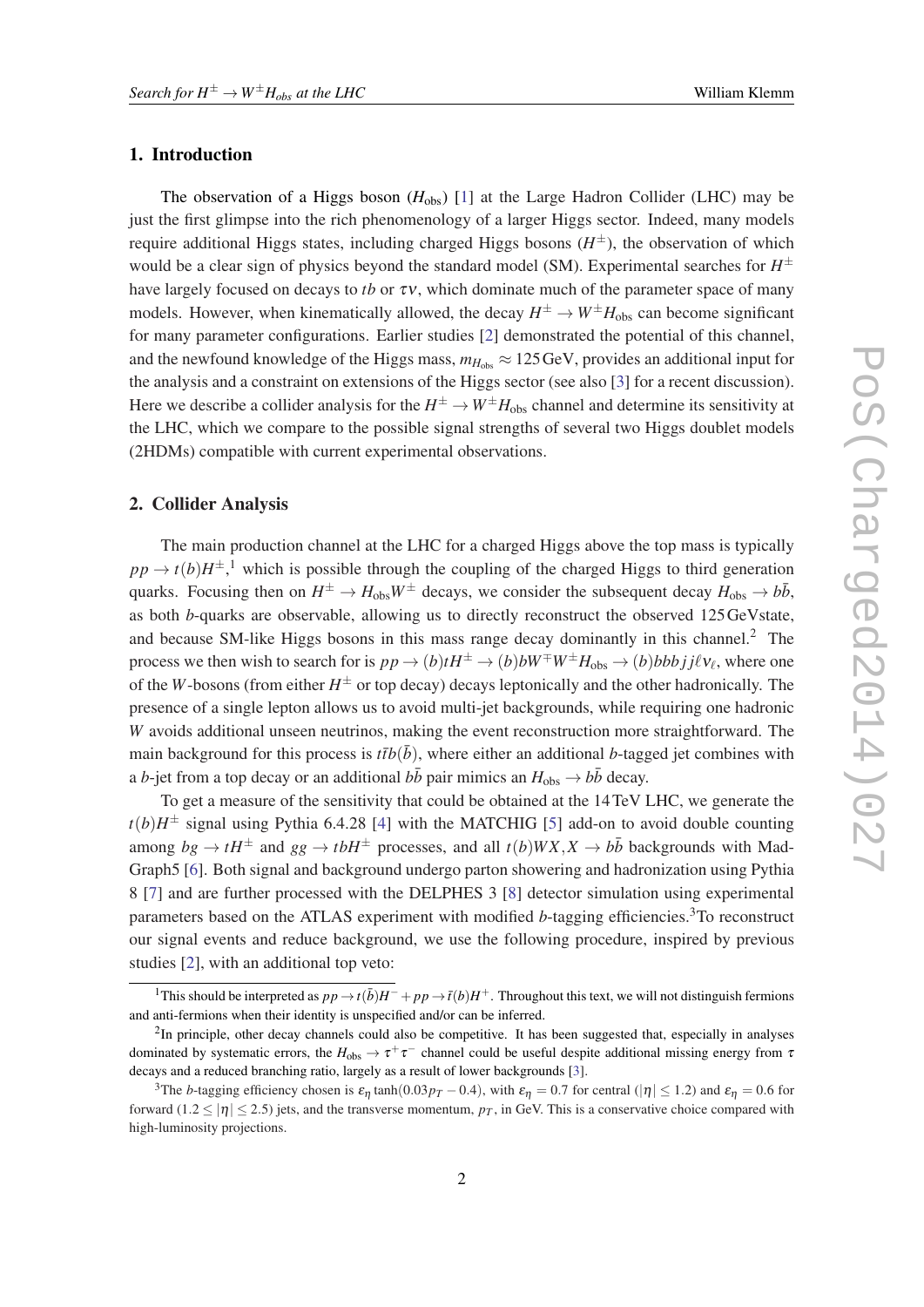- 1. Event selection: Require events to have at least 3 *b*-tagged jets, at least 2 light jets, one lepton  $(e/\mu)$ , and missing energy  $E_T \geq 20 \,\text{GeV}$ . All objects must have transverse momentum  $p_T$  ≥ 20GeV and rapidity  $|\eta|$  ≤ 2.5, with separation  $\Delta R$  ≥ 0.4 from other objects.
- 2. **Hadronic** *W* reconstruction: Choose the pair of light jets with invariant mass  $m_{ij}$  closest to *m*<sup>*W*</sup>, and reject the event if no pair satisfies  $|m_{ij} - m_W| \leq 30 \,\text{GeV}$ .
- 3. Leptonic *W* reconstruction: Attributing all  $\not\!\! E_T$  to a neutrino from a *W* decay, use the observed lepton to find the longitudinal component of the neutrino momentum,  $p_{v,z}$  by imposing the mass constraint  $m_{\ell v} = m_W$ . The solution will have a twofold ambiguity as a result of the quadratic nature of the constraint. For two real solutions, keep both. For complex solutions, discard the imaginary component and retain a single real  $p_{v,z}$ .
- (4.) Top veto (high mass region, "veto first"): If two top quarks can be reconstructed from reconstructed *W*'s and any unassigned jets, with both satisfying  $|m_{Wj} - m_t| \leq 20 \,\text{GeV}$ , reject the event. The jets used may or may not be *b*-tagged.
- 5.  $H_{obs}$  reconstruction: Choose the pair of *b*-tagged jets with invariant mass  $m_{bb}$  closest to  $m_{H_{obs}} \sim 125 \,\text{GeV}$ , and reject the event if no pair satisfies  $|m_{bb} - m_{H_{obs}}| \leq 15 \,\text{GeV}$ .
- (6.) Top veto (low mass region, "veto second"): Same as  $(4)$ , but *b*-jets used in  $H_{obs}$  reconstruction are excluded.
	- 7. Top reconstruction: From the reconstructed *W*'s and remaining *b*-tagged jets, identify the best top quark candidate, determined by the *Wb* combination with the invariant mass  $m_{Wb}$ closest to *m<sup>t</sup>* . If the selected combination includes one leptonic *W* solution, discard the other. If there is no good candidate with  $|m_{Wb} - m_t| \leq 30 \,\text{GeV}$ , reject the event.
	- 8.  $H^{\pm}$  **reconstruction**: Combine the reconstructed  $H_{\text{obs}}$  with the remaining *W* to yield the discriminating variable  $m_{WH_{obs}}$ . If there are two leptonic *W*'s remaining, retain both values of  $m_{W H_{\text{obs}}}$ .

The background is often able to mimic the signal by combining a *b*-jet from a top decay with an additional *b*-tagged jet to reconstruct the  $H_{obs}$ . In order to remove this type of event, the top veto should be applied prior to the *H*obs reconstruction ("veto first"). However, because of the relative sizes of the masses involved, for charged Higgs masses not too far above the  $H^\pm\!\to\! H_{\rm obs}W^\pm$ threshold, one of the resulting *b*-jets combines with the  $W^{\pm}$  to give an invariant mass  $m_{bW} \approx m_t$  in a large fraction of the available phase space. Such signal events are cut in the "veto first" scenario, negating the benefits of the background reduction. For lower mass searches, we then postpone the top veto until after the  $H_{obs}$  reconstruction ("veto second"). In practice, we consider both top vetoes for a given mass choose the one which maximizes the statistical signal,  $S/\sqrt{B}$ , and find that "veto second" is preferable for  $m_{H^{\pm}} \lesssim 350 \,\text{GeV}^4$ . This is apparent in Fig. [1](#page-3-0), where the  $m_{H^{\pm}}$  resonant peak is also evident. To further improve significance, for each  $m_{H^{\pm}}$  we consider, we place a cut on the range of reconstructed  $m_{WH_{obs}}$  which maximizes  $S/\sqrt{B}$ .

### 3. Models

One of the most straightforward extensions of the Higgs sector is the 2HDM, in which there

<sup>4</sup>A full experimental analysis considering all sources of error may place greater emphasis on background reduction, which would likely shift this value.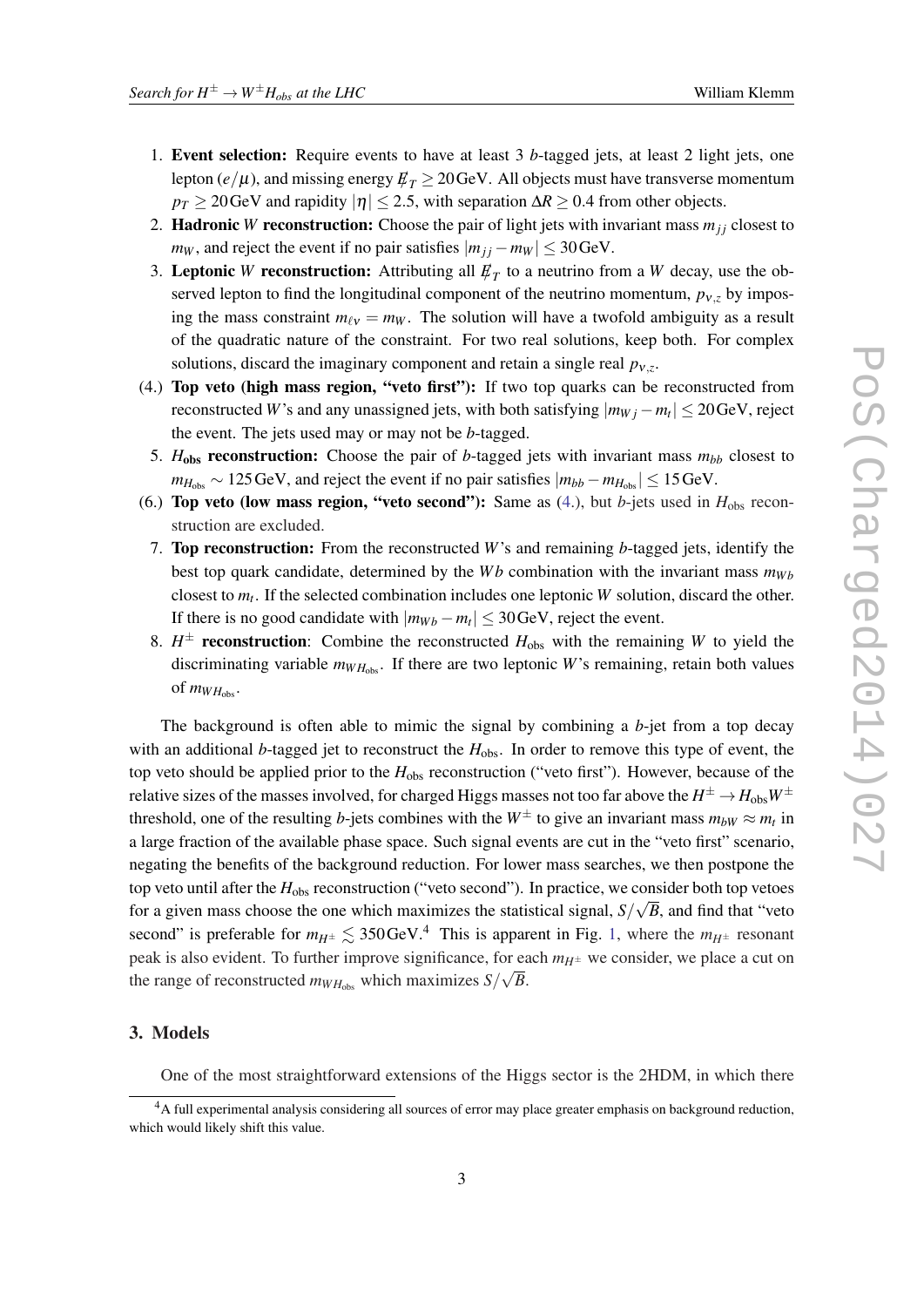<span id="page-3-0"></span>

Figure 1: Reconstructed signal and background  $m_{WH_{obs}}$  with two different top vetoes (described in text). The signals are normalized to  $\sigma(pp \to t H^\pm) \times BR(H^\pm \to h W^\pm) \times BR(h \to b\bar{b}) = 1$  pb before selection and cuts.

are two scalar electroweak doublets,  $\Phi_1$  and  $\Phi_2$ , which can each in general acquire a vacuum expecation value  $v_i$  and couple to each other and standard model particles. After symmetry breaking, the Higgs sector in a 2HDM contains five states: two *CP*-even (*h*,*H*), one pseudoscalar (*A*), and two charged (*H* <sup>±</sup>). In general, either *h* or *H* could correspond to *H*obs. Here we will focus on results for the case where  $H_{obs}$  is the lighter state, *h*.

The Yukawa couplings to fermions are *a priori* free parameters of the theory but can easily lead to large tree-level flavor-changing neutral currents (FCNCs). One way to suppress FCNCs is to introduce a  $Z_2$ -symmetry which only allows each type of fermion to couple to a single doublet [\[9\]](#page-5-0). There are four possible  $Z_2$  assignments, and here we will consider two cases: Type I (2HDM-I), where fermions only couple to  $\Phi_2$ ; and Type II (2HDM-II), where down-type quarks and leptons couple to  $\Phi_1$  and up-type quarks couple to  $\Phi_2$ . In these models, the Yukawa couplings are determined entirely by the parameter tan  $\beta = v_2/v_1$ . Another mechanism for controlling FCNCs is to require that the two Higgs doublets have Yukawa matrices which are proportional to one another, or aligned. Here we consider the case where all fermions couple to both  $\Phi_1$  and  $\Phi_2$  with aligned couplings, known as the A2HDM [\[10](#page-5-0)].

In order to see whether the  $H^{\pm} \to W^{\pm} H_{\text{obs}}$  channel is a useful probe of these models, we scan their parameter spaces for regions with a strong signal. We require that the lightest *CP*-even Higgs have a mass consistent with the observed state,  $123 \le m_h \le 127$  GeV, and that the heaver *H* be non-degenerate,  $135 \le m_H \le 500$  GeV. To satisfy electroweak constraints, we require  $m_A = m_{H^{\pm}}$ , and we consider  $H^{\pm}$  masses in the region above the  $W^{\pm}h$  threshold, 200  $\leq$   $m_{H^{\pm}} \leq$  500 GeV. For the 2HDM-II, this is modified to  $320 \le m_{H^{\pm}} \le 500$  GeV to reflect *b*-physics constraints. In Type-I and II, we consider  $1.5 \le \tan \beta \le 6$ , where the branching ratio  $BR(H^{\pm} \to W^{\pm}h)$  is typically largest.<sup>5</sup>

Some of the strongest constraints on 2HDMs come from *b*-physics observables, and we subject the scans to 95% confidence limits on  $BR(\bar{B} \to X_s \gamma)$ ,  $BR(B_u \to \tau \nu)$ , and  $BR(B_s \to \mu^+ \mu^-)$ given in [[12\]](#page-5-0), and on  $\Delta M_{B_d}$  from [\[13](#page-5-0)]. For *Z*<sub>2</sub>-symmetric models, the parameter space scanned

<sup>&</sup>lt;sup>5</sup>For a full description of the parameter scans, and results for  $H_{obs} = H$  and supersymmetric models, see [[11\]](#page-5-0).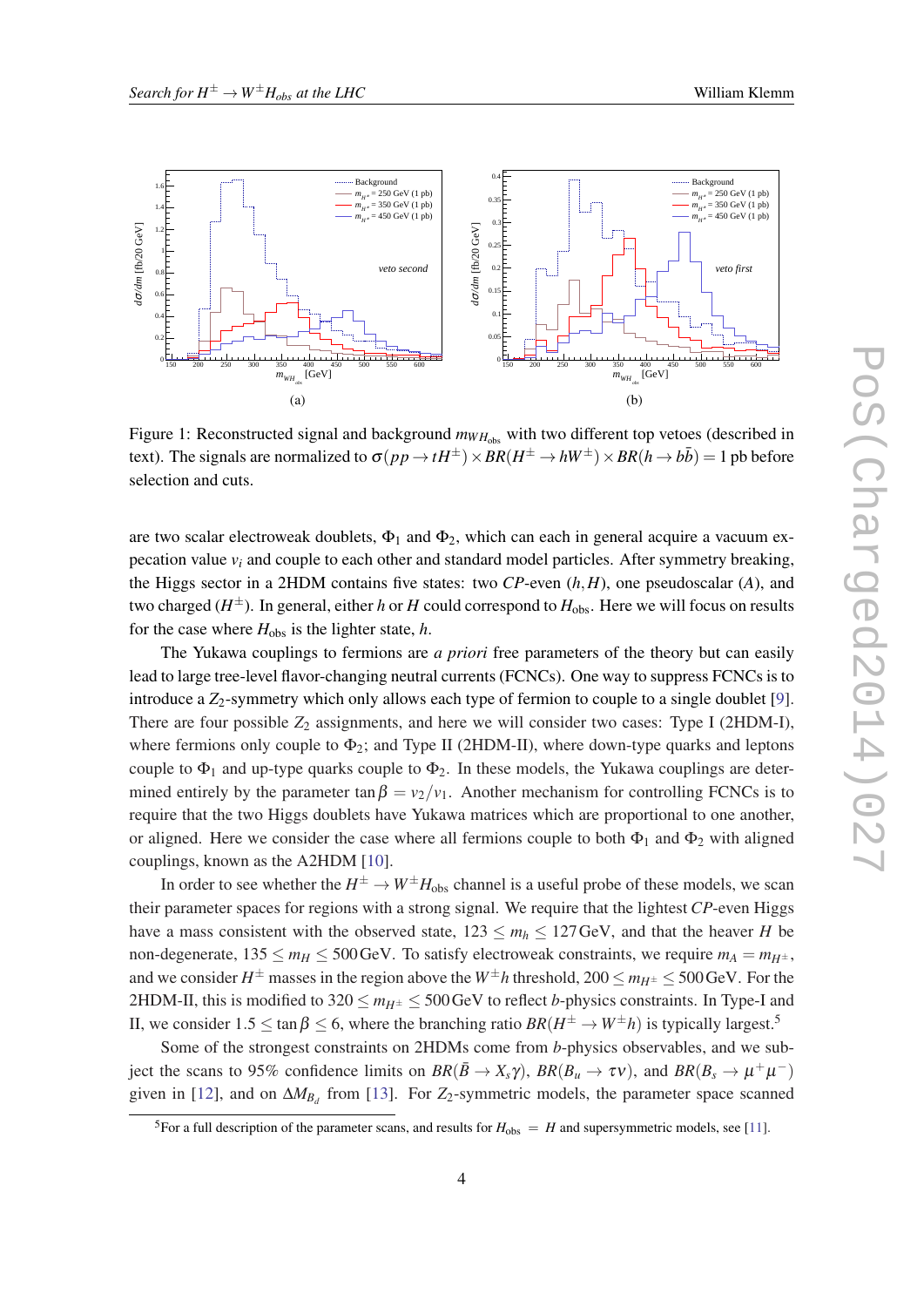was chosen to satisfy these constraints, as described in [[13\]](#page-5-0), and for the A2HDM, *b*-physics observables were calculated with SuperIso-v3.4  $[12]$  $[12]$ . In addition, we subject all Higgs states other than *h* to LEP, Tevatron, and LHC constraints using HiggsBounds-v4.1.3 [\[14\]](#page-5-0). Finally, we consider signal strength  $\mu^X$  of  $H_{obs}$  decay channels which have been recently measured, where  $\mu^X = \sigma(pp \to H_{obs} \to X)/\sigma(pp \to h_{SM} \to X)$ , with a 125 GeV SM Higgs boson  $h_{SM}$ . We determine the theoretical counterparts of  $\mu^X$  with HiggsSignals-v1.20 [[15\]](#page-5-0) for  $X = \gamma \gamma$ , ZZ and compare with the measurements of  $\mu^{\gamma\gamma} = 1.13 \pm 0.24$ ,  $\mu^{ZZ} = 1.0 \pm 0.29$  by CMS [[16\]](#page-5-0).

#### 4. Results

Fig. 2 shows the results of the parameter scans along with the sensitivity expected from the collider analysis. For the  $Z_2$ -symmetric 2HDMs, we find a large number of points which are potentially discoverable at a high-luminosity LHC. However, both of these models see deviations of *h* from  $h_{SM}$  for the points with the largest signal and consequently show less detection potential when the very SM-like CMS constraints are imposed. The A2HDM shows even stronger signals, well within reach of even the standard luminosity LHC. The effect of the CMS constraints is again severe, but some points still remain testable at lower luminosities. The  $H^\pm\to W^\pm H_{\rm obs}$  channel can be a useful probe of 2HDMs at the LHC, particularly at high luminosities.



Figure 2: Signal strength  $\sigma(pp \to tH^{\pm}) \times BR(H^{\pm} \to hW^{\pm}) \times BR(h \to b\bar{b})$  from 2HDM scans described in text, along with expected statistical sensitivity contours *S*/ √  $B = 2, 3, 5$ , for an integrated luminosity of  $\mathscr{L} =$  300 fb $^{-1}$  at the next LHC run and  $\mathscr{L} =$  3000 fb $^{-1}$  at the High Luminosity LHC, both at  $\sqrt{s} = 14$  TeV. Results are shown (a) without and (b) with CMS constraints on  $\mu^{\gamma\gamma}$  and  $\mu^{ZZ}$ .

#### Acknowledgments

This work was in part funded by the Swedish Research Council under contracts 2007-4071 and 621-2011-5107. The work of S. Moretti has been funded in part through the NExT Institute. The computational work was in part carried out on resources provided by the Swedish National Infrastructure for Computing (SNIC) at Uppsala Multidisciplinary Center for Advanced Computational Science (UPPMAX) under Projects p2013257 and SNIC 2014/1-5.